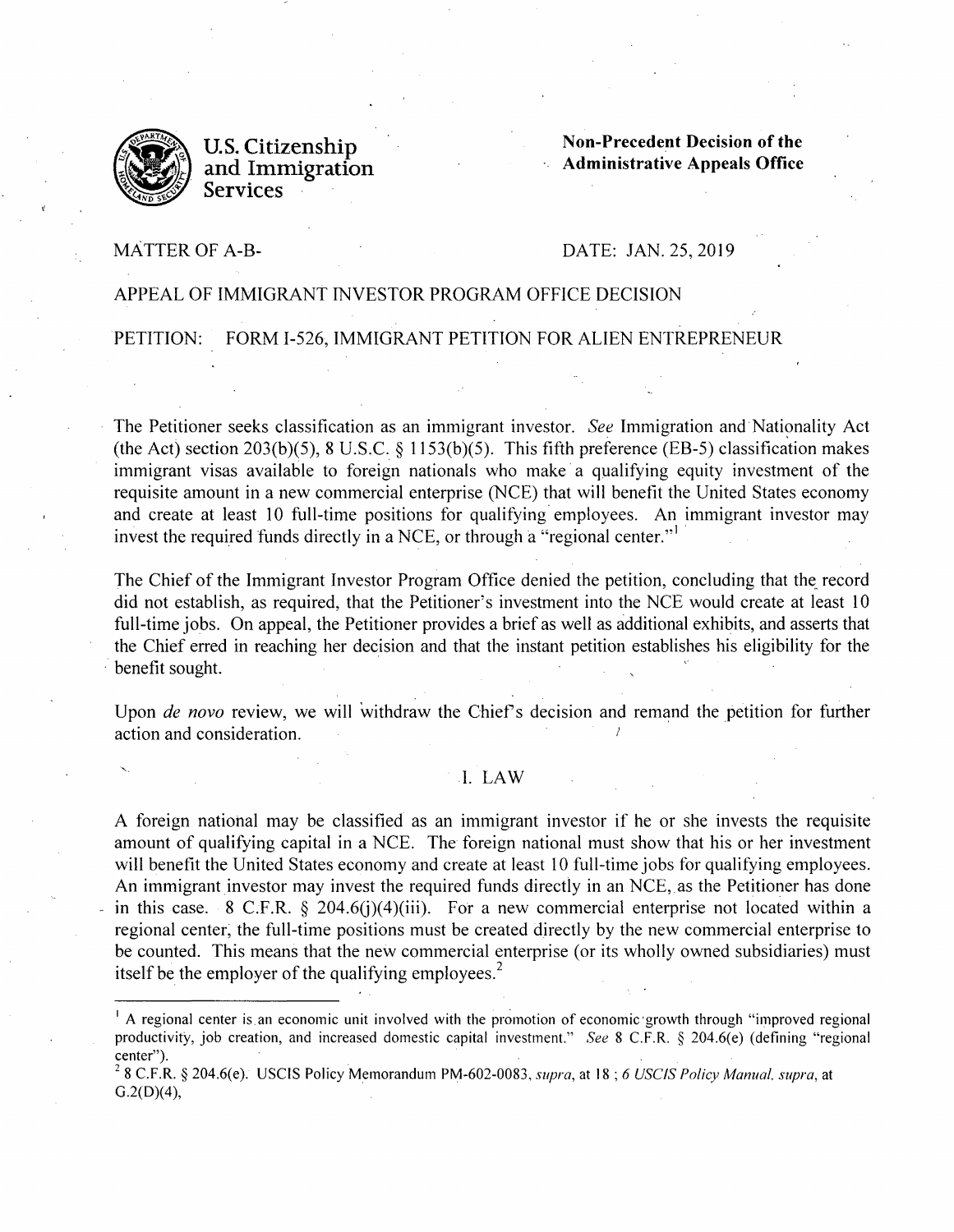*Matter of A~B-*

.

The regulation at 8 C.F.R. § 204.6(j)(4)(i) provides that to establish job creation, a petitioner must submit:

- (A) Documentation consisting of photocopies of relevant tax records,\ Forms 1-9, or other similar documents for ten (10) qualifying employees, if such employees have already been hired following the establishment of the new commercial enterprise; or
- (B) A copy of a comprehensive business plan showing that, due to the nature and projected size of the new commercial enterprise, the need for not fewer than ten ( 10) qualifying employees will result, including approximate dates, within the next two years, and when such employees will be hired.<sup>3</sup>

A comprehensive business plan as contemplated by the regulations should contain, at a minimum, a description of the business, its products or services, and its objectives. *Matter. of Ho,* 22 I&N Dec. 206, 210 (Assoc. Comm'r 1998). Elaborating on the contents of an acceptable business plan, *Ho,*  22 I&N Dec. at 213, states that the plan should contain a market analysis, the pertinent processes and suppliers, marketing strategy, organizational structure, personnel's experience, staffing requirements, timetable for hiring, job descriptions, and projections of sales, costs, and income. The decision concludes: "Most importantly, the business plan must be credible." *Id.* 

#### IL ANALYSIS

In December 2015, the Petitioner filed the instant petition based upon his investment into the NCE, According to the business plan included with his petition, this investment would "finance the acquisition and operations of ten trucks. Ten trucks hire ten drivers." The NCE would then contract with a third party, the contract with a third party,

for "the booking of customer loads, fuel purchasing, maintenance, human resources, safety, licensing, and other needed functions, including use of the brand name ahd office and depot space."

In October 2017, the Chief issued the Petitioner a request for evidence (RFE) identifying a number of deficiencies in the business plan that she found called into question its credibility. subsequently denied the petition, finding that the Petitioner's response had not overcome her concerns, and that he had not established eligibility. On appeal, the Petitioner asserts that the Chief erred in determining that the NCE was unlikely to create the requisite number of jobs. In support of

<sup>&</sup>lt;sup>3</sup> The two-year job creation period described in 8 C.F<sub>i</sub>R. § 204.6(j)(4)(i)(B) commences six months after the adjudication of the petition. USCIS Policy Memorandum PM-602-0083, *EB-5 Adjudications Policy* 19 (May 30, 2013),

https://www.uscis.gov/legal-resources/policy-memoranda; see also 6 *USCIS Policy Manual* G.2(D)(5),

https://www.uscis.gov/policymanual/HTML/PolicyManual.html.